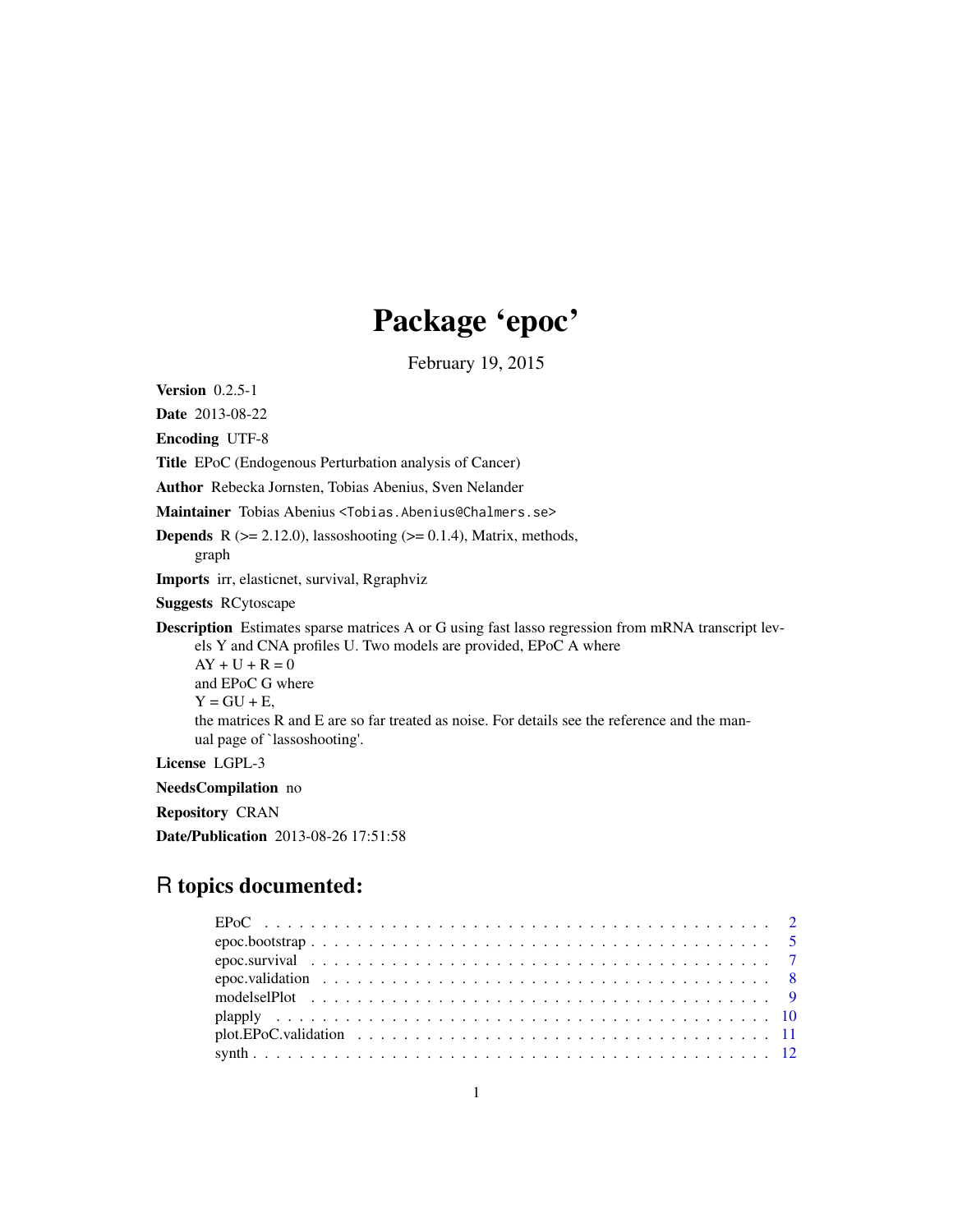# <span id="page-1-0"></span>**Index** [13](#page-12-0)

EPoC *EPoC*

#### <span id="page-1-1"></span>Description

EPoC (Endogenous Perturbation analysis of Cancer)

# Usage

```
epocA(Y, U=NULL, lambdas=NULL, thr=1.0e-10, trace=0, ...)
epocG(Y, U, lambdas=NULL, thr=1.0e-10, trace=0, ...)
epoc.lambdamax(X, Y, getall=F, predictorix=NULL)
as.graph.EPOCA(model,k=1)
as.graph.EPOCG(model,k=1)
write.sif(model, k=1, file="", append=F)
## S3 method for class 'EPOCA'
print(x, \ldots)## S3 method for class 'EPOCG'
print(x, \ldots)## S3 method for class 'EPOCA'
summary(object, k=NULL, ...)
## S3 method for class 'EPOCG'
summary(object, k=NULL,...)
## S3 method for class 'EPOCA'
coef(object, k=1, ...)
## S3 method for class 'EPOCG'
coef(object, k=1, ...)
## S3 method for class 'EPOCA'
predict(object, newdata,k=1,trace=0, ...)
## S3 method for class 'EPOCG'
predict(object, newdata,k=1,trace=0, ...)
```

| Y       | N x p matrix of mRNA transcript levels for p genes and N samples for epocA<br>and epocG. For epoc. Lambdamax Y is a multi-response matrix                                                                                |
|---------|--------------------------------------------------------------------------------------------------------------------------------------------------------------------------------------------------------------------------|
| U       | N x p matrix of DNA copy number                                                                                                                                                                                          |
| lambdas | Non-negative vector of relative regularization parameters for lasso. $\lambda = 0$ means<br>no regularization which give dense solutions (and takes longer to compute). De-<br>fault=NULL means let EPoC create a vector |
| thr     | Threshold for convergence. Default value is 1e-10. Iterations stop when max<br>absolute parameter change is less than thr                                                                                                |
| trace   | Level of detail for printing out information as iterations proceed. Default $0 - no$<br>information                                                                                                                      |
| X       | In epoc. Lambdamax X is the design matrix, i.e. predictors                                                                                                                                                               |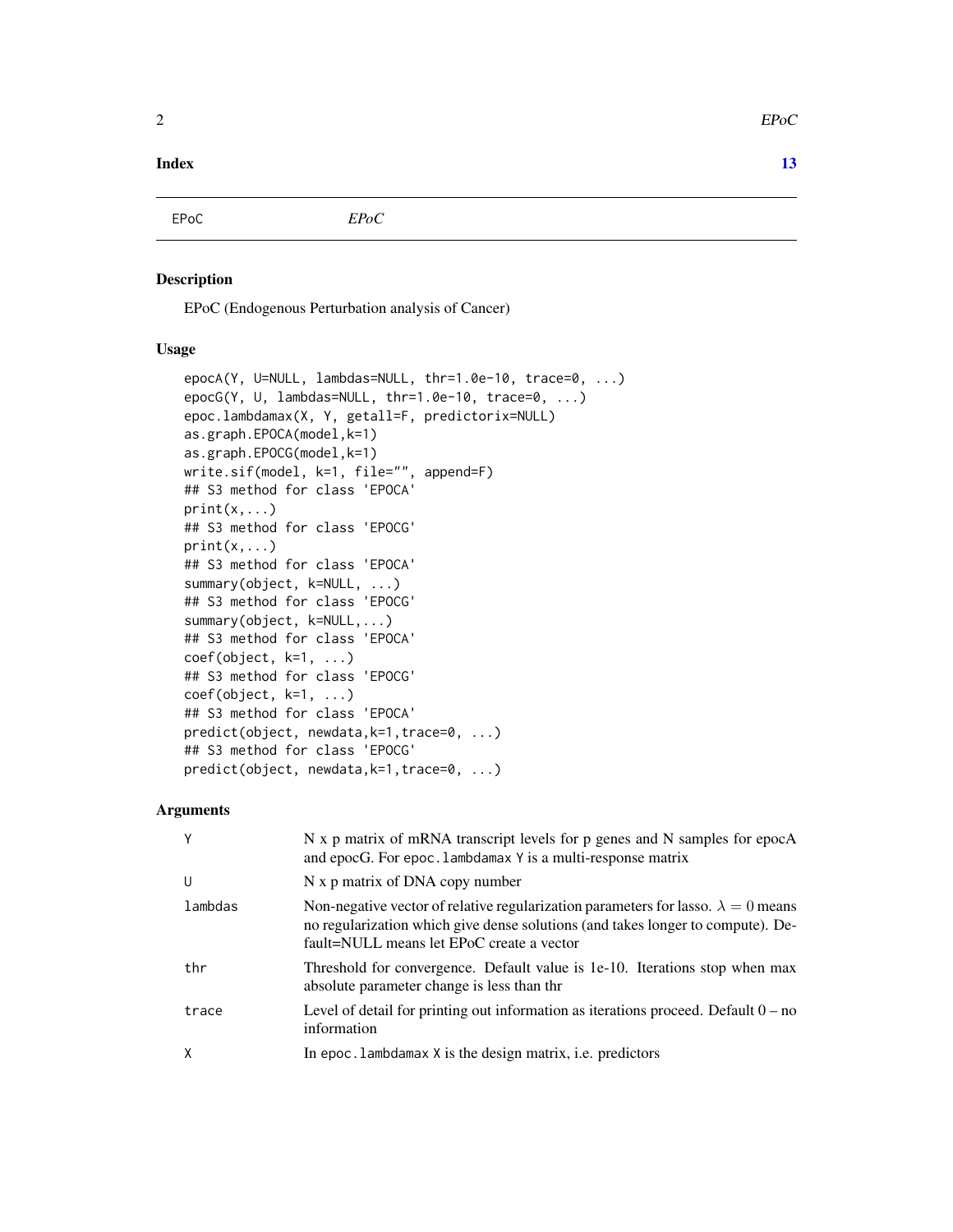<span id="page-2-0"></span> $EPoC$  3

| predictorix  | For epoc. Lambdamax when using a multi-response matrix Y predictors are set to<br>zero for each corresponding response. predictorix tells which of the responses<br>that have a corresponding predictor in the network case |
|--------------|-----------------------------------------------------------------------------------------------------------------------------------------------------------------------------------------------------------------------------|
| getall       | Logical. For epoc. Lambdamax get a vector of all inf-norms instead of a single<br>maximum                                                                                                                                   |
| file         | 1111<br>either a character string naming a file or a connection open for writing.<br>indicates output to the console                                                                                                        |
| append       | logical. Only relevant if file is a character string. If TRUE, the output is ap-<br>pended to the file. If FALSE, any existing file of the name is destroyed                                                                |
| model        | Model set from epocA or epocG                                                                                                                                                                                               |
| k            | Select a model of sparsity level $k$ in $[1,K]$ . In summary default (NULL) means<br>all. In plot default is first model.                                                                                                   |
| newdata      | List of Y and U matrices required for prediction. epocG requires just U.                                                                                                                                                    |
| $\mathsf{x}$ | Model parameter to print and plot                                                                                                                                                                                           |
| object       | Model parameter to summary, coef and predict                                                                                                                                                                                |
|              | Parameters passed down to underlying function, e.g. print.default. For<br>epocA and epocG are reserved for experimental options.                                                                                            |

## Details

epocA and epocG estimates sparse matrices  $A$  or  $G$  using fast lasso regression from mRNA transcript levels  $Y$  and CNA profiles  $U$ . Two models are provided, EPoC A where

$$
AY + U + R = 0
$$

and EPoC G where

$$
Y = GU + E.
$$

The matrices  $R$  and  $E$  are so far treated as noise. For details see the reference section and the manual page of [lassoshooting](#page-0-0).

If you have different sizes of U and Y you need to sort your Y such that the U-columns correspond to the first Y-columns. Example: Y.new <- cbind(Y[,haveCNA], Y[, -haveCNA]) CHANGES: predictorix used to be a parameter with a vector of a subset of the variables 1:p of U corresponding to transcripts in Y, Default was to use all which mean that Y and U must have same size.

epoc. lambdamax returns the maximal  $\lambda$  value in a series of lasso regression models such that all coefficients are zero.

plot if type='graph' (default) plot graph of model using the Rgraphviz package arrows only tell direction, not inhibit or stimulate. If type='modelsel' see modelselPlot.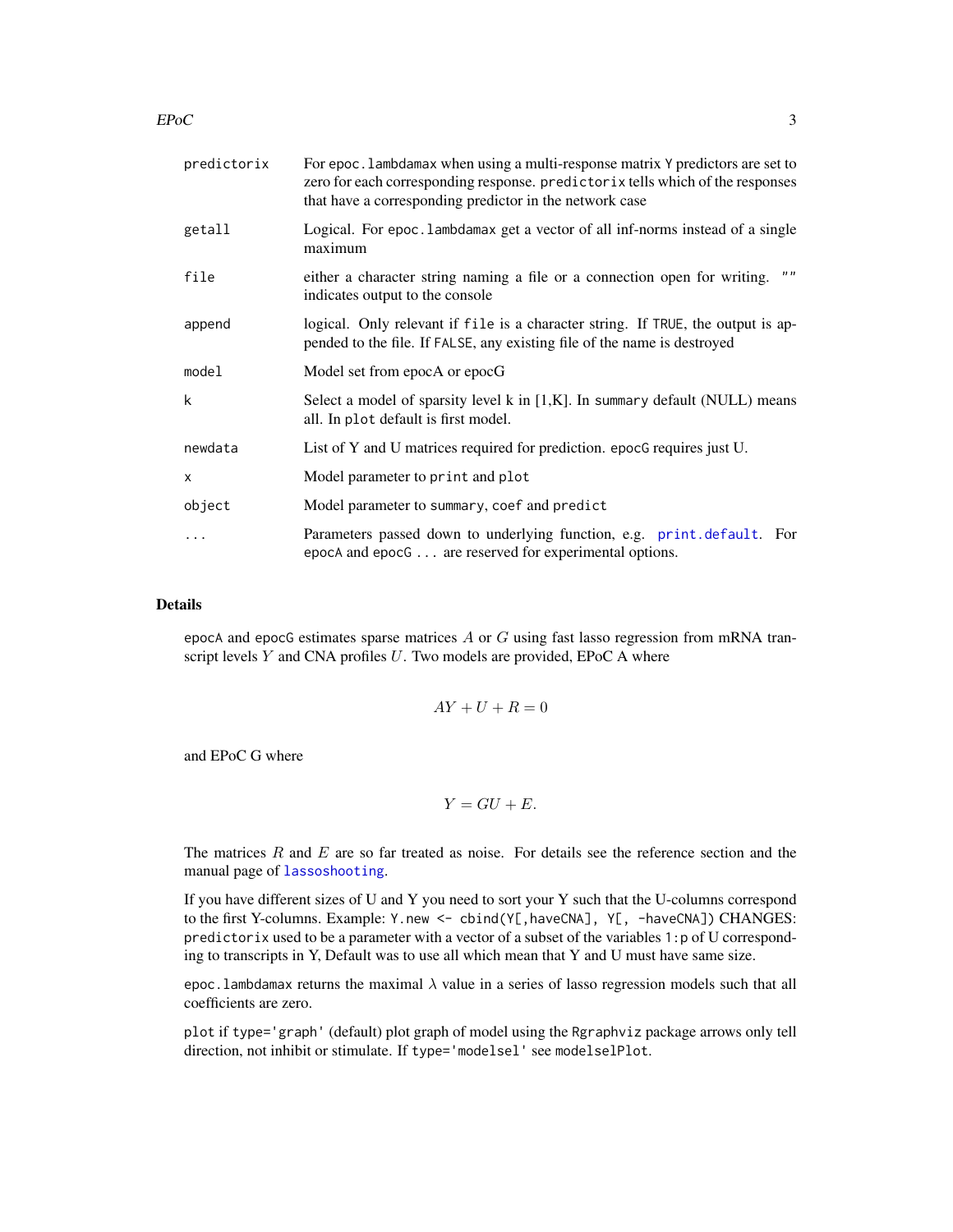# <span id="page-3-0"></span>Value

epocA and epocG returns an object of class '"epocA"' and '"epocG"' respectively.

The methods [summary](#page-0-0), [print](#page-0-0), [coef](#page-0-0), [predict](#page-0-0) can be used as with other models. coef and predict take an extra optional integer parameter k (default 1) which gives the model at the given density level.

An object of these classes is a list containing at least the following components:

| coefficients   | list of t(A) or t(G) matrices for the different $\lambda$ s                                |
|----------------|--------------------------------------------------------------------------------------------|
| links          | the number of links for the different $\lambda$ s                                          |
| lambdas        | the $\lambda$ s used for this model                                                        |
| R <sub>2</sub> | $R2$ , coefficient of determination                                                        |
| Сp             | Mallows Cp                                                                                 |
| s2             | Estimate of the error variance                                                             |
| <b>RSS</b>     | Residual Sum of Squares (SSreg)                                                            |
| SS.tot         | Total sum of squares of the response                                                       |
| inorms         | the infinity norm of predictors transposed times response for the different re-<br>sponses |
| d              | Direct effects of CNA to corresponding gene                                                |

# Note

The coef function returns transposed versions of the matrices A and G.

### Author(s)

Tobias Abenius

# References

Rebecka Jörnsten, Tobias Abenius, Teresia Kling, Linnéa Schmidt, Erik Johansson, Torbjörn Nordling, Bodil Nordlander, Chris Sander, Peter Gennemark, Keiko Funa, Björn Nilsson, Linda Lindahl, Sven Nelander. (2011) Network modeling of the transcriptional effects of copy number aberrations in glioblastoma. Molecular Systems Biology 7 (to appear)

# See Also

[print](#page-0-0), [modelselPlot](#page-8-1), [epoc.validation](#page-7-1), [epoc.bootstrap](#page-4-1), [plot.EPoC.validation.pred](#page-10-1), [plot.EPoC.validation.W](#page-10-1), [coef](#page-0-0), [predict](#page-0-0)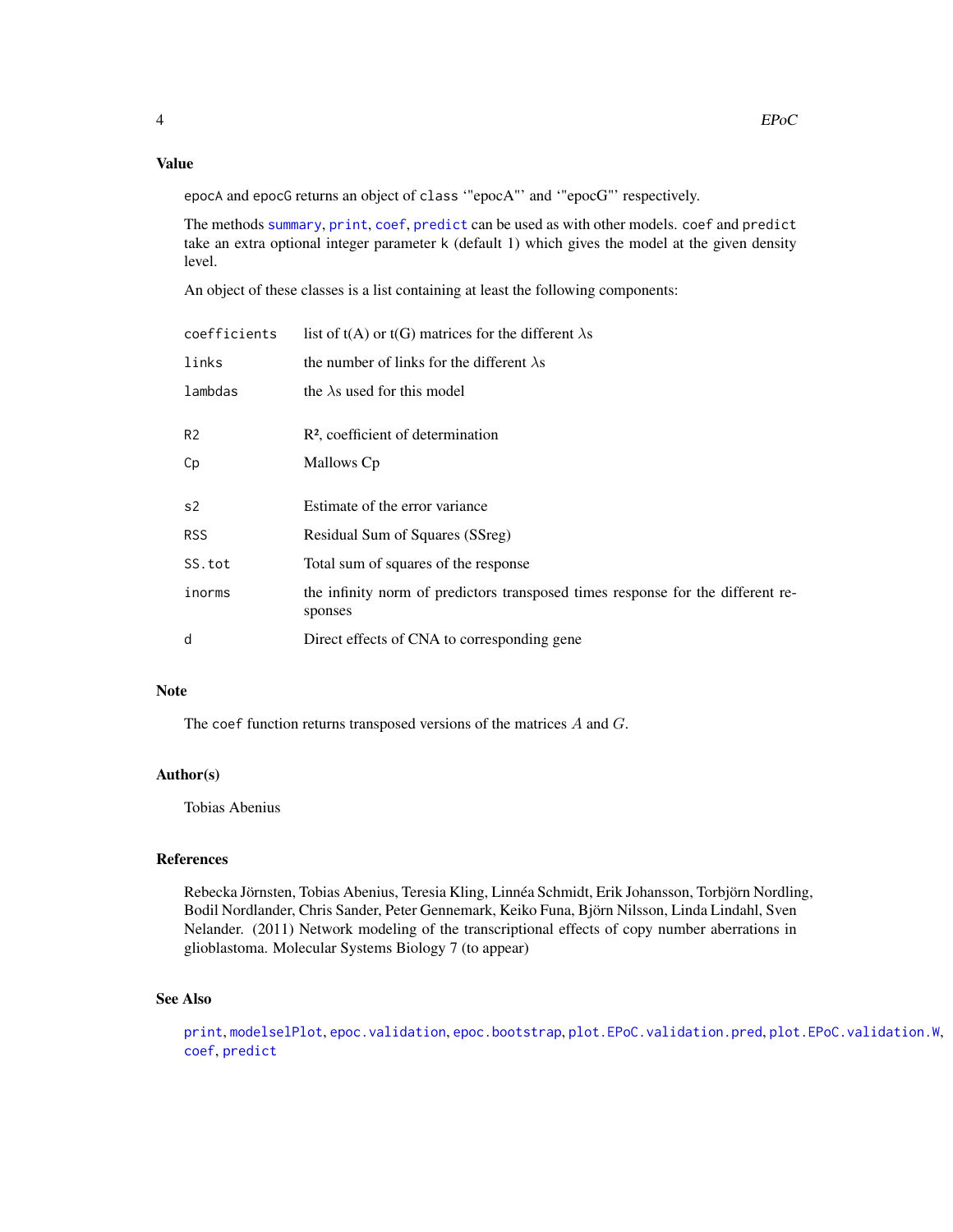# <span id="page-4-0"></span>epoc.bootstrap 5

#### Examples

```
## Not run:
modelA \leq epocA(X, U)modelG \leq epocG(X, U)# plot sparsest A and G models using the igraph package
# arrows only tell direction, not inhibit or stimulate
par(mfrow=c(1,2))
plot(modelA)
plot(modelG)
# OpenGL 3D plot on sphere using the igraph and rgl packages
plot(modelA,threed=T)
# Write the graph to a file in SIF format for import in e.g. Cytoscape
write.sif(modelA,file="modelA.sif")
# plot graph in Cytoscape using Cytoscape XMLRPC plugin and
# R packages RCytoscape, bioconductor graph, XMLRPC
require('graph')
require('RCytoscape')
g <- as.graph.EPOCA(modelA,k=5)
cw <- CytoscapeWindow("EPoC", graph = g)
displayGraph(cw)
# prediction
N < -dim(X)[1]ii \leq sample(1:N, N/3)
modelG <- epocG(X[ii,], U[ii,])
K <- length(modelA$lambda) # densest model index index
newdata <- list(U=U[-ii,])
e <- X[-ii,] - predict(modelA, newdata, k=K)
RSS < -sum(e^2)cat("RMSD:", sqrt(RSS/N), "\n")
```
## End(Not run)

<span id="page-4-1"></span>epoc.bootstrap *epoc.bootstrap*

# <span id="page-4-2"></span>Description

Bootstrap for the EPoC methods

#### Usage

```
epoc.bootstrap(Y, U, nboots=100, bthr=NULL, method='epocG',...)
```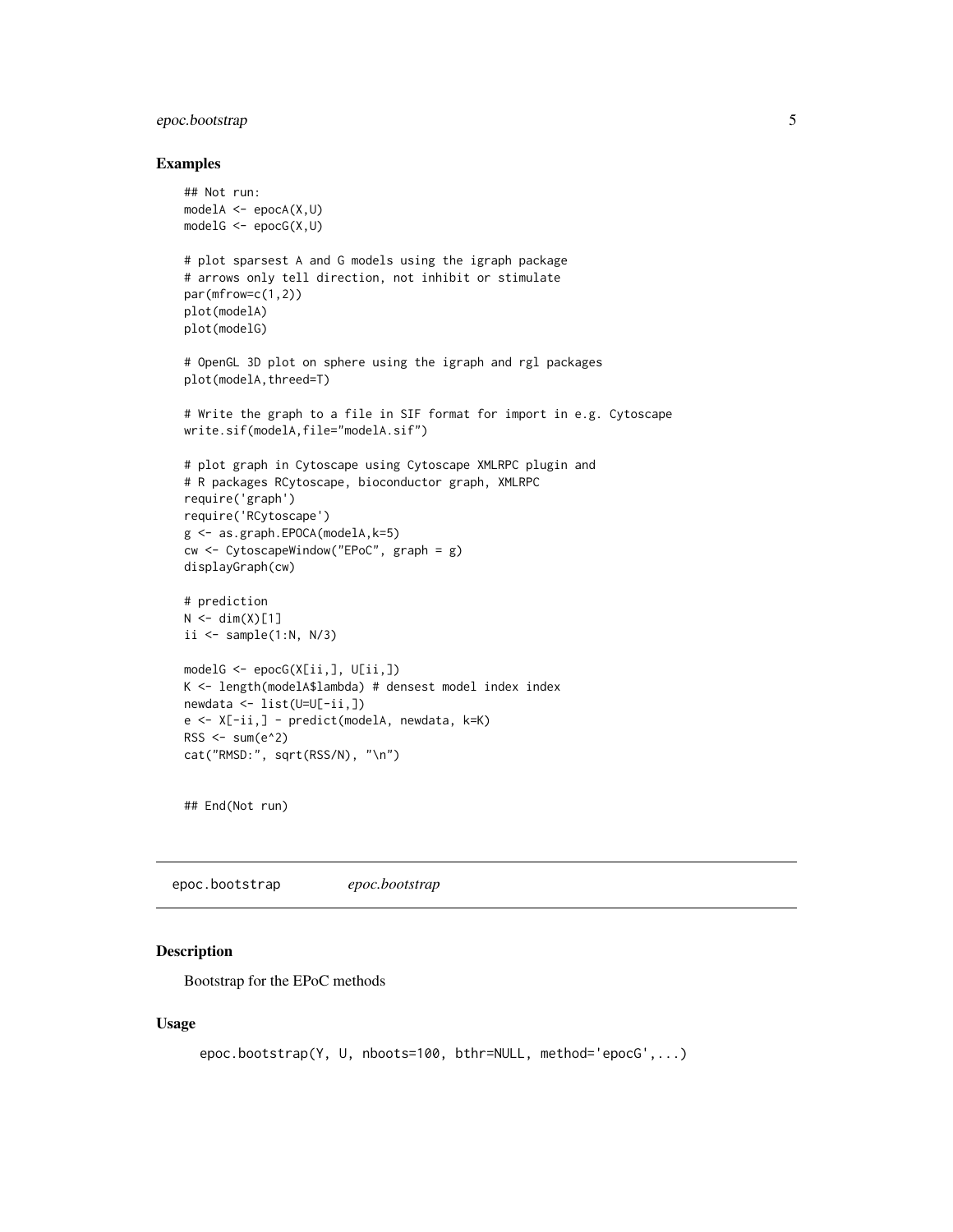```
## S3 method for class 'bootsize'
plot(x, lambda.boot=NULL, B, range=c(0,1), ...)epoc.final(epocboot, bthr=0.2, k)
```
#### Arguments

| Υ           | mRNA, samples x genes.                                                                                                                                                                                                              |
|-------------|-------------------------------------------------------------------------------------------------------------------------------------------------------------------------------------------------------------------------------------|
| U           | CNA, samples x genes.                                                                                                                                                                                                               |
| nboots      | Number of bootstrap iterations to run.                                                                                                                                                                                              |
| method      | For epoc.bootstrap method is "epocG" or "epocA".                                                                                                                                                                                    |
| X           | A sparse network matrix or a list of the same, non-zeros are links. These come<br>from e.g. epoc. final or epoc. bootstrap.                                                                                                         |
| lambda.boot | The $\lambda$ s used to run the bootstrap.                                                                                                                                                                                          |
| B           | Number of bootstrap iterations ran for 'plot.bootsize'.                                                                                                                                                                             |
| range       | Range of bootstrap thresholds to display.                                                                                                                                                                                           |
| epocboot    | For epoc. final give a list of bootstraped models from epoc. bootstrap.                                                                                                                                                             |
| k           | For epoc. final and epoc. bootplot select the k sparsest model.                                                                                                                                                                     |
| bthr        | Require presence of links in 100*bthr% of the bootstrap iterations.                                                                                                                                                                 |
|             | Parameters passed down to an underlying function. For epoc.bootstrap these<br>are passed down to "epocG" or "epocA" respectively. For epoc.bootplot and<br>plot bootsize parameters are passed down to the underlying plot command. |

# Details

epoc.bootstrap run epocA or epocG using bootstrap.

# Value

epoc.bootstrap returns a list of  $p \times p$  arrays of values in [0, 1] where 1 is presence of link in 100% of bootstrap iterations for the k different  $\lambda$  values for p different genes. epoc. final returns a sparse matrix of  $p \times p$  values in [0, 1] where 1 is presence of link in 100% of bootstrap iterations, but thresholded such that all values have be greater than or equal to bthr.

# References

Rebecka Jörnsten, Tobias Abenius, Teresia Kling, Linnéa Schmidt, Erik Johansson, Torbjörn Nordling, Bodil Nordlander, Chris Sander, Peter Gennemark, Keiko Funa, Björn Nilsson, Linda Lindahl, Sven Nelander. (2011) Network modeling of the transcriptional effects of copy number aberrations in glioblastoma. Molecular Systems Biology 7 (to appear)

# See Also

[epoc](#page-1-1), [plot.EPoC.validation](#page-10-2), [plot.EPOCA](#page-8-2), [plot.EPOCG](#page-8-2)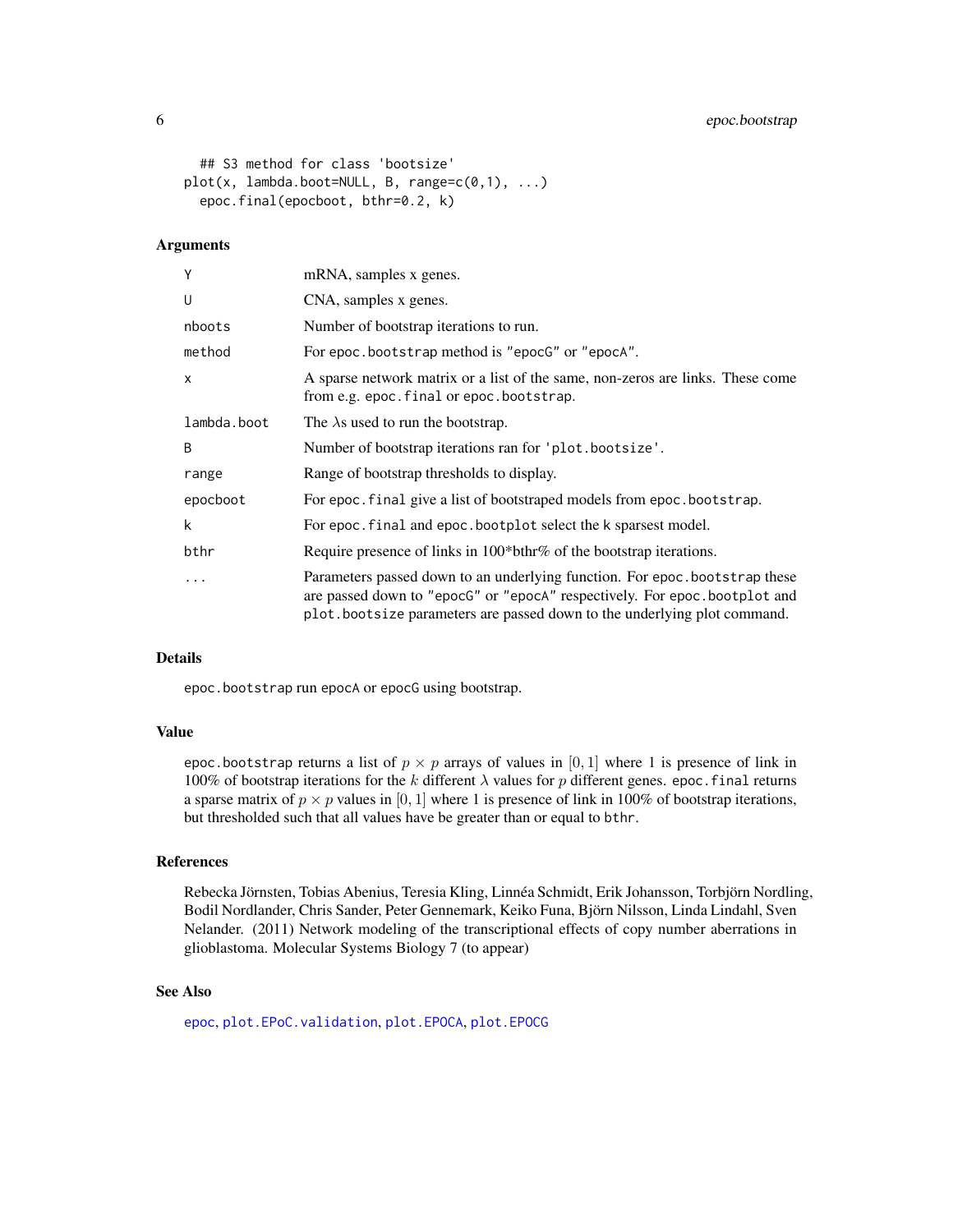<span id="page-6-0"></span>epoc.survival *epoc.survival*

# Description

Survival analysis

# Usage

```
epoc.svd(model, k=1, C=1, numload=NULL)
  epoc.survival(G.svd, Y, U, surv, C=1, type=NULL)
epoc.svdplot(G.svd, C=1)
  ## S3 method for class 'EPoC.survival'
plot(x, \ldots)## S3 method for class 'EPoC.survival'
summary(object,...)
  ## S3 method for class 'summary.EPoC.survival'
print(x, \ldots)
```
# Arguments

| model        | An object from epocG or epocA or a Matrix from epoc. bootstrap and friends.                                                        |
|--------------|------------------------------------------------------------------------------------------------------------------------------------|
| k            | In case model come from epocG or epocA select a model of sparsity level k in<br>$[1,K]$ . The default k=1 means first/most sparse. |
| C            | Default 1. For epoc. svd the number of components. For epoc. survival and<br>epoc.svdplot, which component to use.                 |
| numload      | Number of loadings in the sparse components, a vector for each component.<br>Default 10 for all components.                        |
| G.svd        | The list obtained from epoc. svd.                                                                                                  |
| Y            | mRNA, samples x genes.                                                                                                             |
| U            | CNA, samples x genes.                                                                                                              |
| surv         | Survival data for the samples.                                                                                                     |
| type         | 'G' means EPoC G and 'A' means EPoC A.                                                                                             |
| $\mathsf{x}$ | An object from epoc. survival                                                                                                      |
| object       | An object from epoc. survival                                                                                                      |
| .            | Parameters passed down to underlying functions, plot.default for plot and<br>print.defaultforprint.                                |

#### Details

Applies survival analysis using the first SVD component, but other components can also be used by changing the input value of C. Survival scores are generated as described in Subsect. 2.4 in the second paper referenced. A simple non-parametric survival analysis is performed, comparing survival between patientswith positive or negative scores (tumor fitness).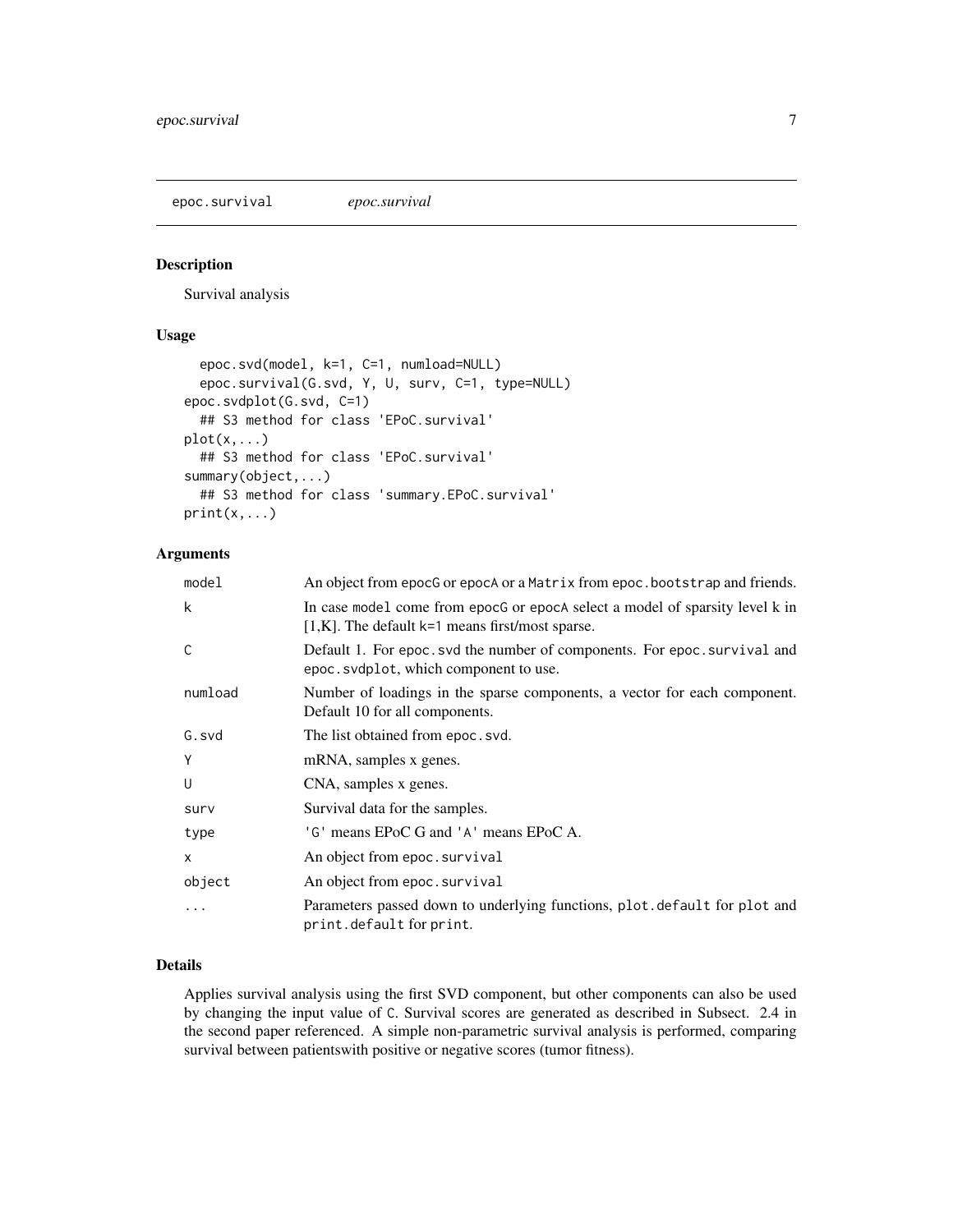<span id="page-7-0"></span>The epoc.survival object contains the summary information from a log-rank test comparing survival [\(survdiff\)](#page-0-0) and survival fit objects.

# References

Rebecka Jörnsten, Tobias Abenius, Teresia Kling, Linnéa Schmidt, Erik Johansson, Torbjörn Nordling, Bodil Nordlander, Chris Sander, Peter Gennemark, Keiko Funa, Björn Nilsson, Linda Lindahl, Sven Nelander. (2011) Network modeling of the transcriptional effects of copy number aberrations in glioblastoma. Molecular Systems Biology 7

Tobias Abenius, Rebecka Jörnsten, Teresia Kling, Linnéa Schmidt, José Sánchez, Sven Nelander. (2012) System-scale network modeling of cancer using EPoC. Advances in experimental medicine and biology

### See Also

[epoc](#page-1-1), [epoc.validation](#page-7-1) and [spca](#page-0-0)

<span id="page-7-1"></span>epoc.validation *epoc.validation*

#### Description

Model validation using random split or cross-validation

# Usage

```
epoc.validation(type=c('pred','concordance'),repl,Y,U,lambdas=NULL,
   method='G',thr=1e-10,trace=0, \ldots)
```

| type     | 'pred' for 10-fold CV of prediction error. 'concordance' for random split<br>network concordance using Kendall $W$ . |
|----------|----------------------------------------------------------------------------------------------------------------------|
| repl     | The number of replicates                                                                                             |
| Y        | mRNA, samples x genes                                                                                                |
| U        | CNA, samples x genes                                                                                                 |
| lambdas  | series of relative $\lambda$ s or default=NULL which means let EPoC choose                                           |
| method   | 'G' means EPoC G and 'A' means EPoC A.                                                                               |
| thr      | Threshold for convergence to the LASSO solver                                                                        |
| trace    | Debug information                                                                                                    |
| $\cdots$ | Extra parameters passed through to the EPoC solver                                                                   |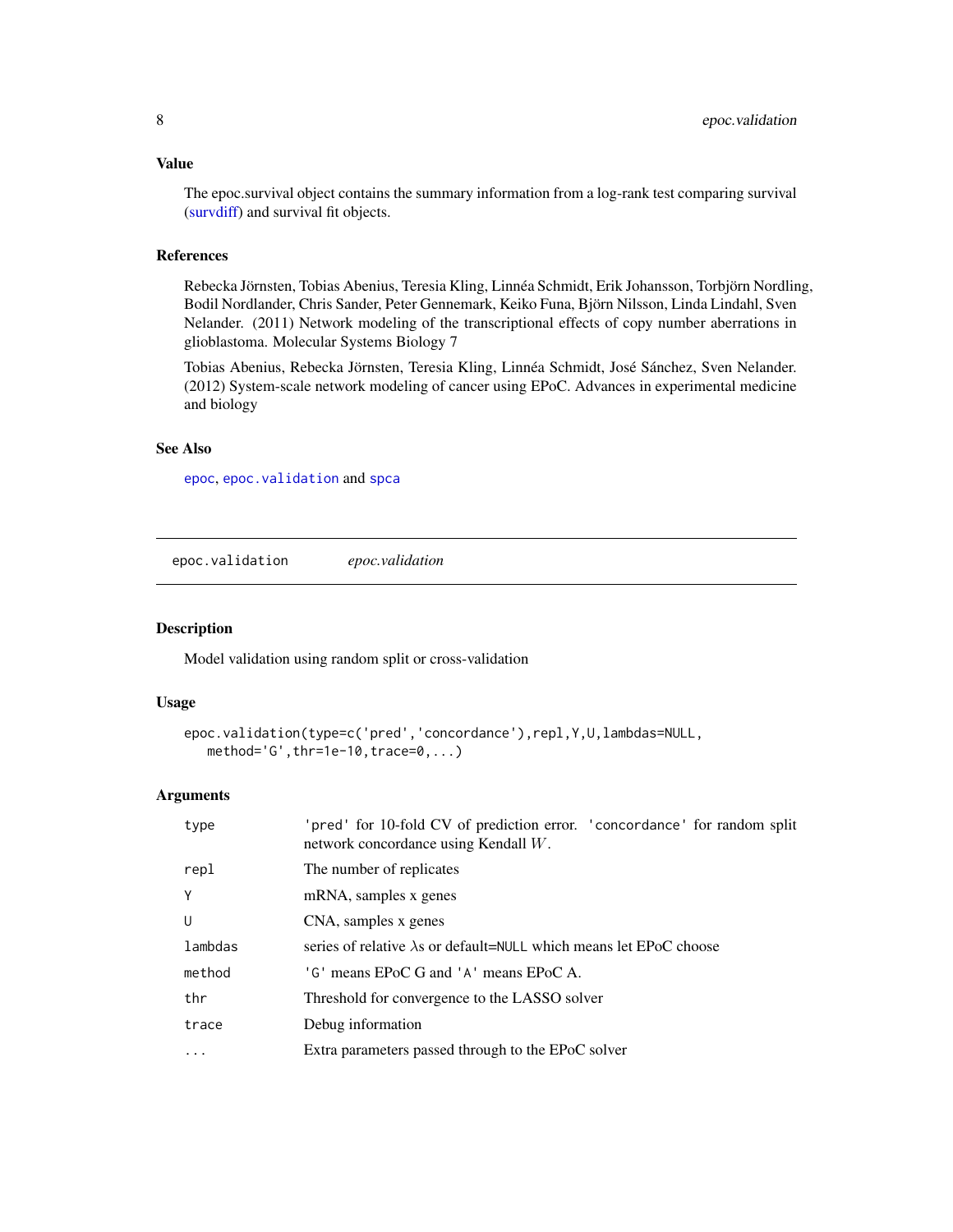#### <span id="page-8-0"></span>modelselPlot 9

# Details

In the case of 'pred' assess CV prediction error using 10-fold cross-validation with repl replicates. In the case of 'concordance' assess network concordance using random split and Kendall W with repl replicates.

#### Value

A list of class plot.EPoC.validation.pred or plot.EPoC.validation.W respectively.

# References

Rebecka Jörnsten, Tobias Abenius, Teresia Kling, Linnéa Schmidt, Erik Johansson, Torbjörn Nordling, Bodil Nordlander, Chris Sander, Peter Gennemark, Keiko Funa, Björn Nilsson, Linda Lindahl, Sven Nelander. (2011) Network modeling of the transcriptional effects of copy number aberrations in glioblastoma. Molecular Systems Biology 7 (to appear)

### See Also

[epoc](#page-1-1), [plot.EPoC.validation](#page-10-2)

<span id="page-8-1"></span>modelselPlot *Plot BIC, Mallow's Cp and* λ

#### <span id="page-8-2"></span>Description

Plot BIC, Mallow's Cp and  $\lambda$ 

# Usage

```
modelselPlot(x, layout=NULL, k=1, showtitle=F, bthr=0,
             showself=F, type=c('graph','modelsel'), ...)
## S3 method for class 'EPOCA'
plot(x, layout=NULL, k=1, showtitle=F, bthr=0,
             showself=F, type=c('graph','modelsel'), ...)
## S3 method for class 'EPOCG'
plot(x, layout=NULL, k=1, showtitle=F, bthr=0,
             showself=F, type=c('graph','modelsel'), ...)
```

| x         | An EPoC G or EPoC A object        |
|-----------|-----------------------------------|
| layout    | Not used only for type='modelsel' |
| k         | Not used for type='modelsel'      |
| showtitle | Not used for type='modelsel'      |
| bthr      | Not used for type='modelsel'      |
| showself  | Not used for type='modelsel'      |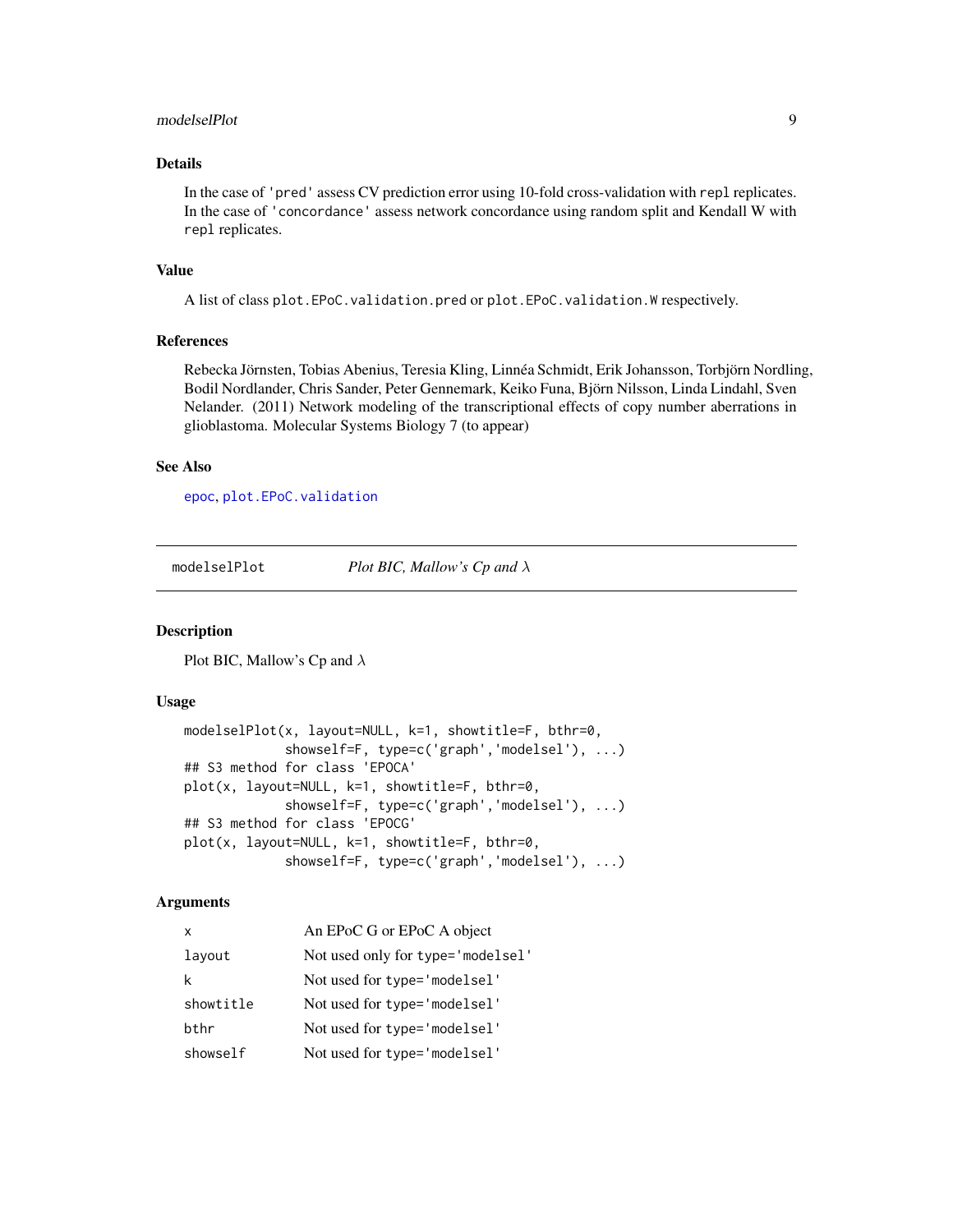<span id="page-9-0"></span>10 plapply

| type                    | This page documents type='modelsel' only, for type='graph' see plot.EPOCG<br>and epoc.bootplot         |
|-------------------------|--------------------------------------------------------------------------------------------------------|
| $\cdot$ $\cdot$ $\cdot$ | Parameters passed down to underlying functions, plot, lines, points, abline,<br>axis, text and legend. |

# Details

Creates a plot that aids in model selection. Scale Bayesian information criterion (BIC) and Mallow's  $C_p$  between zero on one and put that on the y-axis and put relative  $\lambda$  values on the x-axis.

# References

Rebecka Jörnsten, Tobias Abenius, Teresia Kling, Linnéa Schmidt, Erik Johansson, Torbjörn Nordling, Bodil Nordlander, Chris Sander, Peter Gennemark, Keiko Funa, Björn Nilsson, Linda Lindahl, Sven Nelander. (2011) Network modeling of the transcriptional effects of copy number aberrations in glioblastoma. Molecular Systems Biology 7 (to appear)

# See Also

[epoc](#page-1-1)

plapply *Parallell list apply* Description

Parallell list apply

# Usage

plapply(X1, X2, FUN, ...)

| X1                      | a vector (atomic or list). Other objects (including classed objects) will be co-<br>erced by as. list. |
|-------------------------|--------------------------------------------------------------------------------------------------------|
| X <sub>2</sub>          | See X1.                                                                                                |
| <b>FUN</b>              | the function to be applied to each pair of X1 and X2 at the corresponding posi-<br>tions.              |
| $\cdot$ $\cdot$ $\cdot$ | optional arguments to FUN.                                                                             |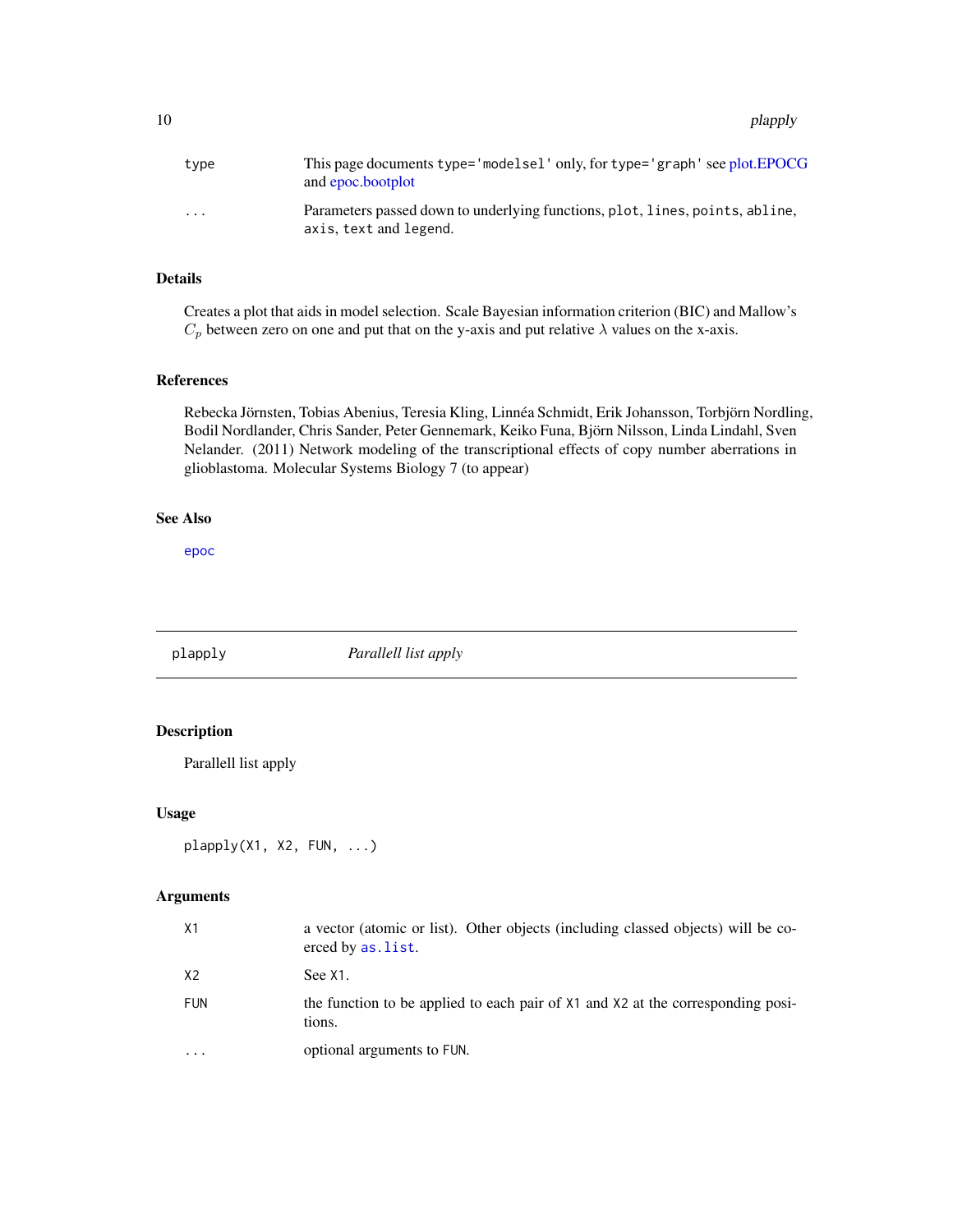# <span id="page-10-0"></span>Details

FUN is found by a call to [match.fun](#page-0-0) and typically is specified as a function or a symbol (e.g. a backquoted name) or a character string specifyign a function to be searched for from the environment of the call to plapply.

Function FUN must be able to accept as input any of the element pairs of X1 and X2. If any of these are atomic vectors, FUN will always be passed a length-one vector of the same type as X1, X2 respectively.

Users of S4 classes should pass a list to plapply: the internal coercion is done by the system [as.list](#page-0-0) in the base namespace and not one defined by a user (e.g. by setting S4 methods on the system function).

#### Value

A list.

#### See Also

[lapply](#page-0-0)

# Examples

```
X1 \leftarrow array(1:4, \text{dim} = c(2, 2))X2 \leq -\arctan(5:8, \text{dim} = c(2,2))X3 \leq -\arctan(9:12, \text{dim} = c(2,2))X4 <- array(13:16,dim=c(2,2))
l <- plapply(list(X1,X2),list(X3,X4), function(E1,E2) E2 - E1)
stopifnot(all(sapply(1,sum)/4 == 4*2))
```
<span id="page-10-2"></span>plot.EPoC.validation *Plot model validation criteria*

# <span id="page-10-1"></span>Description

Plot model validation criteria

# Usage

```
## S3 method for class 'EPoC.validation.W'
plot(x, \ldots)## S3 method for class 'EPoC.validation.pred'
plot(x, \ldots)
```

|          | An object of type EPoC. validation. W or EPoC. validation. W respectively.   |
|----------|------------------------------------------------------------------------------|
| $\cdots$ | Parameters passed down to underlying functions, plot, lines, points, abline. |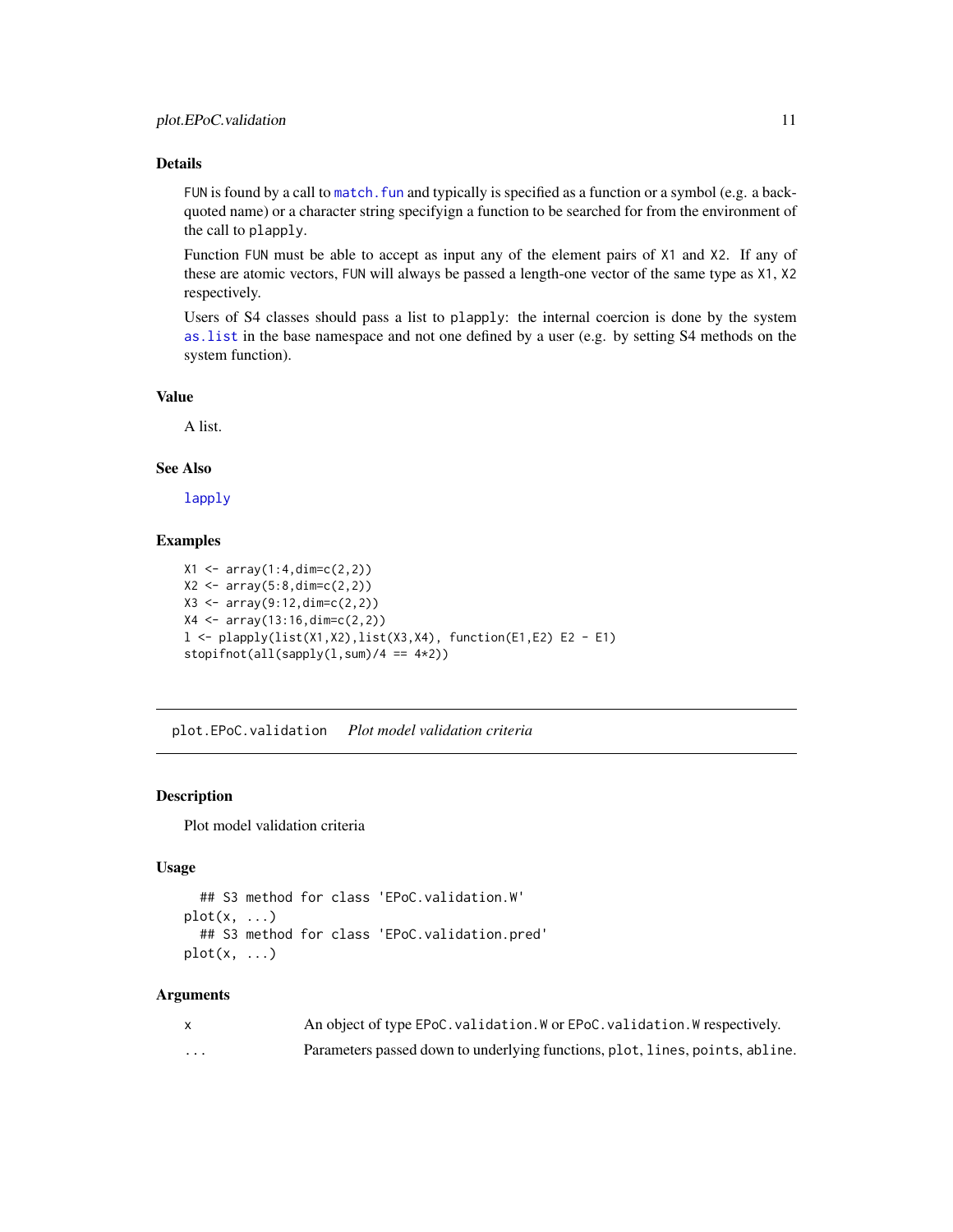# <span id="page-11-0"></span>Details

Plot Kendall W or prediction error, respectively on the y-axis, network size on the upper x-axis and  $\lambda$  on the lower x-axis. The plot fit a loess model of degree 1 to the points from the input object and finds the largest network size and corresponding  $\lambda$  such that W is maximized or prediction error is minimized, respectively.

# References

Rebecka Jörnsten, Tobias Abenius, Teresia Kling, Linnéa Schmidt, Erik Johansson, Torbjörn Nordling, Bodil Nordlander, Chris Sander, Peter Gennemark, Keiko Funa, Björn Nilsson, Linda Lindahl, Sven Nelander. (2011) Network modeling of the transcriptional effects of copy number aberrations in glioblastoma. Molecular Systems Biology 7 (to appear)

#### See Also

[epoc](#page-1-1), [epoc.validation](#page-7-1), [plot.default](#page-0-0)

synth *Blinded cancer mRNA, CNA and survival data*

#### Description

This dataset contains blinded mRNA, CNA and survival data of 186 cancer tumors modified for demonstration usage. Some genes are randomly selected from 10672 probes, others are chosen for their characteristics.

mRNA is standardized to sd=1 and mean=0. CNA is centered to mean=0. survival is in days.

#### Usage

synth

# Format

The synth data set is a list containing mRNA y, CNA u and surv survival data.

# Examples

```
## Not run:
  data(synth)
  y <- synth$y
  # standardize u
  u <- apply(synth$u, 2, function(x) x/sd(x))
  G \leftarrow \text{epocG}(Y=y, U=u)summary(G)
  plot(G)
```
## End(Not run)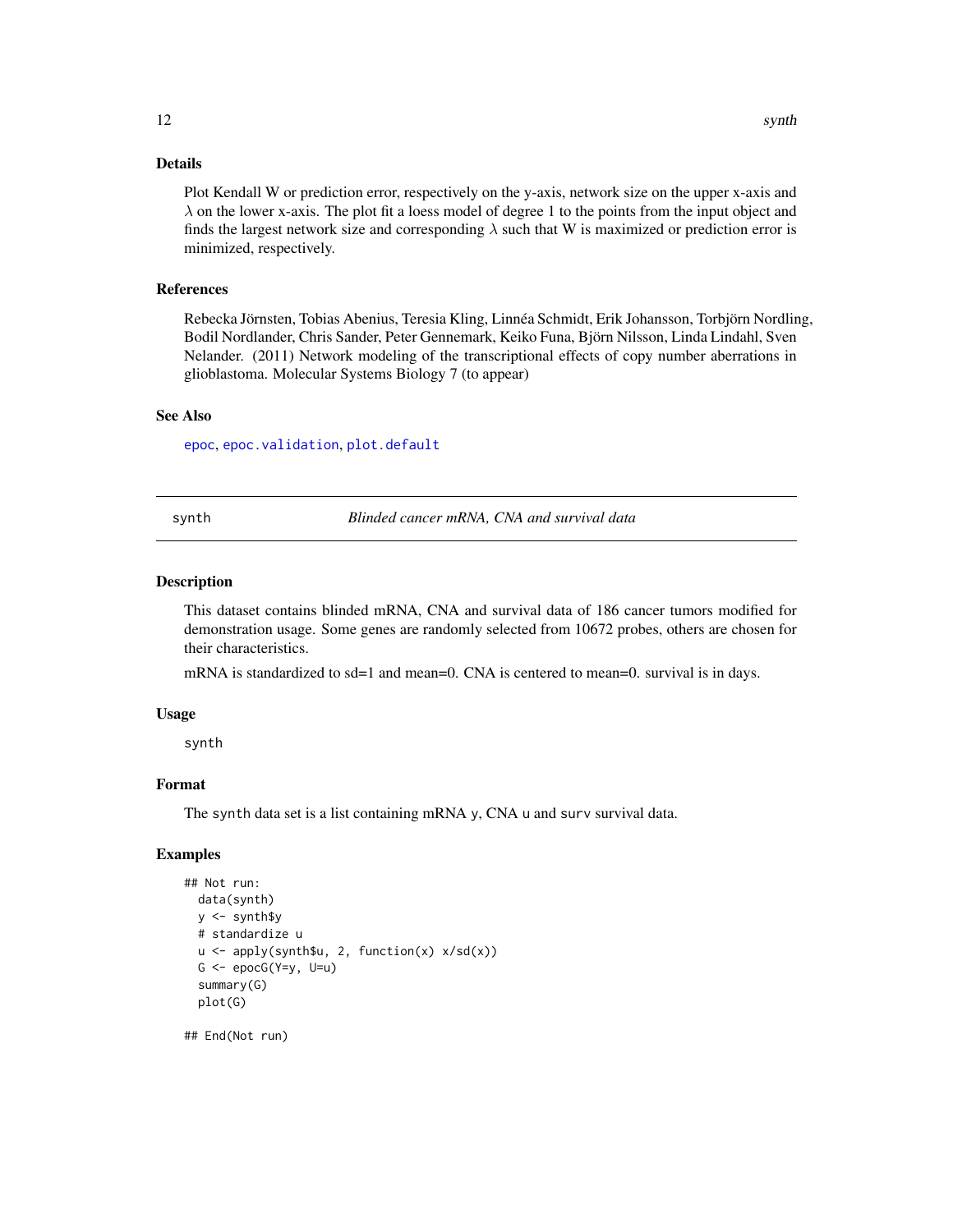# <span id="page-12-0"></span>**Index**

∗Topic cancer EPoC, [2](#page-1-0) epoc.bootstrap , [5](#page-4-0) epoc.survival , [7](#page-6-0) epoc.validation , [8](#page-7-0) plot.EPoC.validation , [11](#page-10-0) synth , [12](#page-11-0) ∗Topic cross-validation epoc.bootstrap , [5](#page-4-0) epoc.validation , [8](#page-7-0) ∗Topic datasets synth , [12](#page-11-0) ∗Topic epoc synth , [12](#page-11-0) ∗Topic graphs EPoC, [2](#page-1-0) ∗Topic iteration plapply , [10](#page-9-0) ∗Topic list plapply , [10](#page-9-0) ∗Topic loess plot.EPoC.validation , [11](#page-10-0) ∗Topic modelselection modelselPlot , [9](#page-8-0) ∗Topic models EPoC, [2](#page-1-0) ∗Topic multivariate EPoC, [2](#page-1-0) plot.EPoC.validation , [11](#page-10-0) ∗Topic pca epoc.survival , [7](#page-6-0) ∗Topic plot modelselPlot , [9](#page-8-0) plot.EPoC.validation , [11](#page-10-0) ∗Topic random-split epoc.bootstrap , [5](#page-4-0) epoc.validation , [8](#page-7-0) ∗Topic robustness epoc.bootstrap , [5](#page-4-0)

epoc.validation , [8](#page-7-0) ∗Topic selection EPoC, [2](#page-1-0) plot.EPoC.validation , [11](#page-10-0) ∗Topic survival epoc.survival,[7](#page-6-0) ∗Topic svd epoc.survival , [7](#page-6-0) as.graph.EPOCA *(*EPoC *)* , [2](#page-1-0) as.graph.EPOCG *(*EPoC *)* , [2](#page-1-0) as.list , *[10](#page-9-0) , [11](#page-10-0)* coef , *[4](#page-3-0)* coef.EPOCA *(*EPoC *)* , [2](#page-1-0) coef.EPOCG *(*EPoC *)* , [2](#page-1-0) EPoC, [2](#page-1-0) epoc , *[6](#page-5-0)* , *[8](#page-7-0) [–10](#page-9-0)* , *[12](#page-11-0)* epoc *(*EPoC *)* , [2](#page-1-0) epoc.bootplot , *[10](#page-9-0)* epoc.bootplot *(*epoc.bootstrap *)* , [5](#page-4-0) epoc.bootstrap , *[4](#page-3-0)* , [5](#page-4-0) epoc.final *(*epoc.bootstrap *)* , [5](#page-4-0) epoc.survival,[7](#page-6-0) epoc.svd *(*epoc.survival *)* , [7](#page-6-0) epoc.svdplot *(*epoc.survival *)* , [7](#page-6-0) epoc.validation , *[4](#page-3-0)* , *[8](#page-7-0)* , [8](#page-7-0) , *[12](#page-11-0)* epocA *(*EPoC *)* , [2](#page-1-0) epocG *(*EPoC *)* , [2](#page-1-0) lapply , *[11](#page-10-0)* lassoshooting , *[3](#page-2-0)* match.fun , *[11](#page-10-0)*

plapply , [10](#page-9-0) plot.bootsize *(*epoc.bootstrap *)* , [5](#page-4-0) plot.default , *[12](#page-11-0)* plot.EPoC.survival *(*epoc.survival *)* , [7](#page-6-0)

modelselPlot , *[4](#page-3-0)* , [9](#page-8-0)